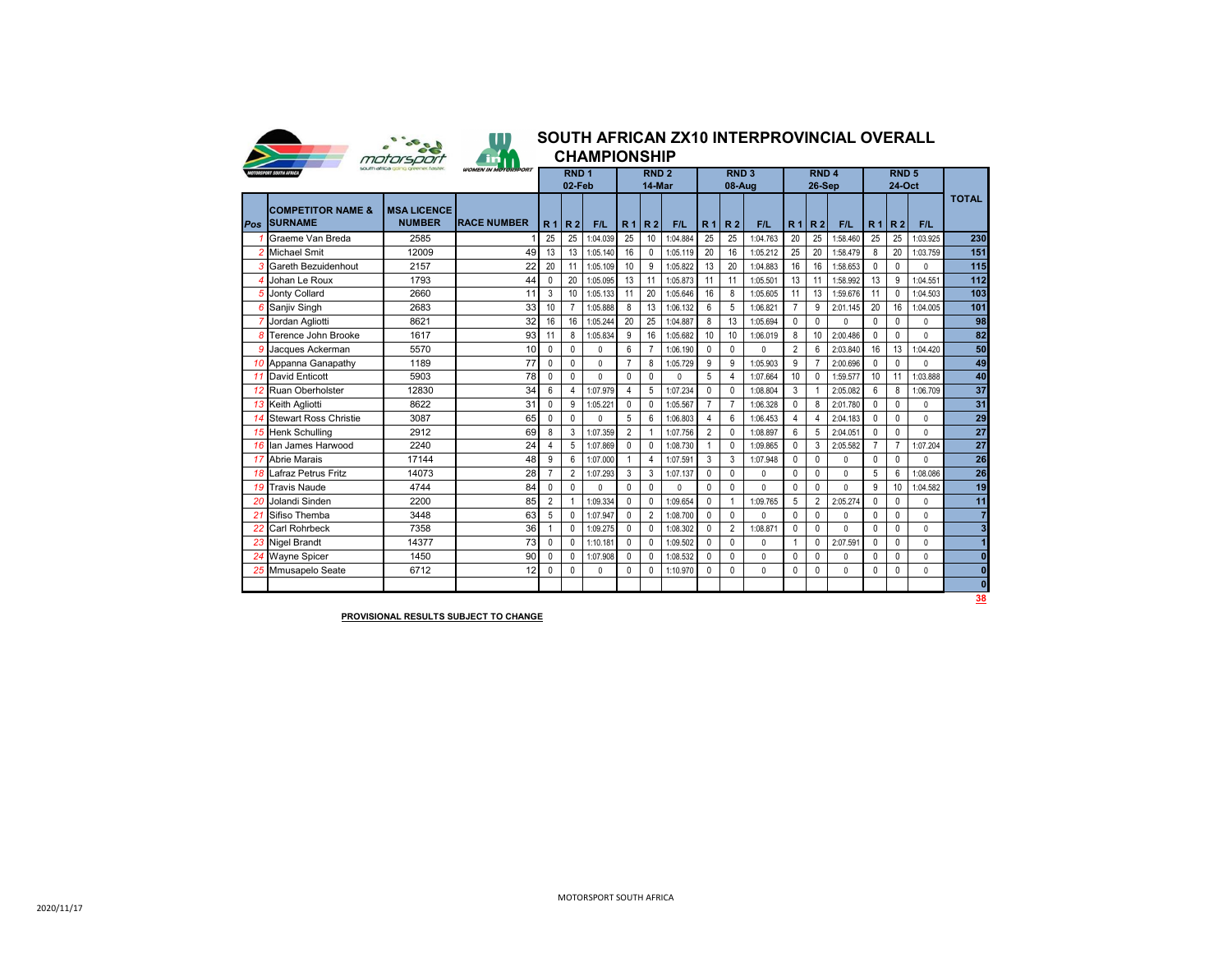

## **2020 SOUTH AFRICAN ZX10 INTERPROVINCIAL EXTREME VETERANS OVERALL CHAMPIONSHIP**

| south africa going greener, faster.<br>MOTORSPORT SOUTH AFRICA | <b>WOMEN IN MOTORSPORT</b>           | RND <sub>1</sub><br>02 Feb |         |      | RND <sub>2</sub><br>14-Mar |    |  | RND <sub>3</sub><br>$08$ -Aug |    |    | RND <sub>4</sub><br>$26-Sep$ |  |      | RND <sub>5</sub><br>24-Oct |    |      | RND <sub>6</sub><br>$00$ -Jan |      | <b>RND7</b><br>$00 - Jan$ |       |     | RND <sub>8</sub><br>00-Jan |  |     | RND <sub>9</sub><br>$00$ -Jan |  | <b>RND 10</b><br>$00 - Jan$ |      |     |                 |
|----------------------------------------------------------------|--------------------------------------|----------------------------|---------|------|----------------------------|----|--|-------------------------------|----|----|------------------------------|--|------|----------------------------|----|------|-------------------------------|------|---------------------------|-------|-----|----------------------------|--|-----|-------------------------------|--|-----------------------------|------|-----|-----------------|
| <b>COMPETITOR NAME &amp;</b><br>Pos SURNAME                    | <b>MSA LICENCE</b><br><b>INUMBER</b> | <b>RACE NUMBER</b>         |         | R1R2 | F/L                        |    |  | $ R1 R2 $ F/L $ R1 R2 $       |    |    | F/L                          |  | R1R2 | F/L                        |    | R1R2 | F/L                           | R1R2 | F/L                       | R1 R2 | F/L | R1R2                       |  | F/L | R1R2                          |  | F/L                         | R1R2 | F/L | <b>TOTAL</b>    |
| Johan le Roux                                                  | 1793                                 | 44                         |         |      | 1:05.095 25 20             |    |  | 1:05.873                      | 25 | 25 | 1:05.501                     |  |      | 25 25 1:58.992 25          |    | 25   | 1:04.551                      |      |                           |       |     |                            |  |     |                               |  |                             |      |     | 220             |
| 2 Terence John Brooke                                          | 1617                                 |                            | 93 25   |      |                            |    |  | 1:05.834 20 25 1:05.682       | 20 |    |                              |  |      | 20 1:06.019 20 20 2:00.486 |    |      |                               |      |                           |       |     |                            |  |     |                               |  |                             |      |     | 170             |
| <b>B</b> Henk Schulling                                        | 2912                                 |                            | 69 20   |      | 1:07.359 11                |    |  | 1:07.756                      |    |    | 1:08.897                     |  |      | 16 2:04.051                |    |      |                               |      |                           |       |     |                            |  |     |                               |  |                             |      |     | 114             |
| <b>I</b> Lafraz Petrus Fritz                                   | 14073                                | 28                         |         |      | 1:07.293 13                |    |  | 1:07.137                      |    |    |                              |  |      |                            | 20 | 20   | 1:08.086                      |      |                           |       |     |                            |  |     |                               |  |                             |      |     | 95              |
| Stewart Ross Christie                                          | 3087                                 | 651                        |         |      |                            |    |  | 1:06.803                      |    |    | 1:06.453                     |  |      | 13  13  2:04.183           |    |      |                               |      |                           |       |     |                            |  |     |                               |  |                             |      |     | 90 <sub>1</sub> |
| Carl Rohrbeck                                                  | <b>TBC</b>                           |                            | $36$ 13 |      | 1:09.275                   | 10 |  | 1:08.302                      | 11 | 13 | 1:08.871                     |  |      |                            |    |      |                               |      |                           |       |     |                            |  |     |                               |  |                             |      |     | 68              |
|                                                                |                                      |                            |         |      |                            |    |  |                               |    |    |                              |  |      |                            |    |      |                               |      |                           |       |     |                            |  |     |                               |  |                             |      |     |                 |
|                                                                |                                      |                            |         |      |                            |    |  |                               |    |    |                              |  |      |                            |    |      |                               |      |                           |       |     |                            |  |     |                               |  |                             | 29   |     |                 |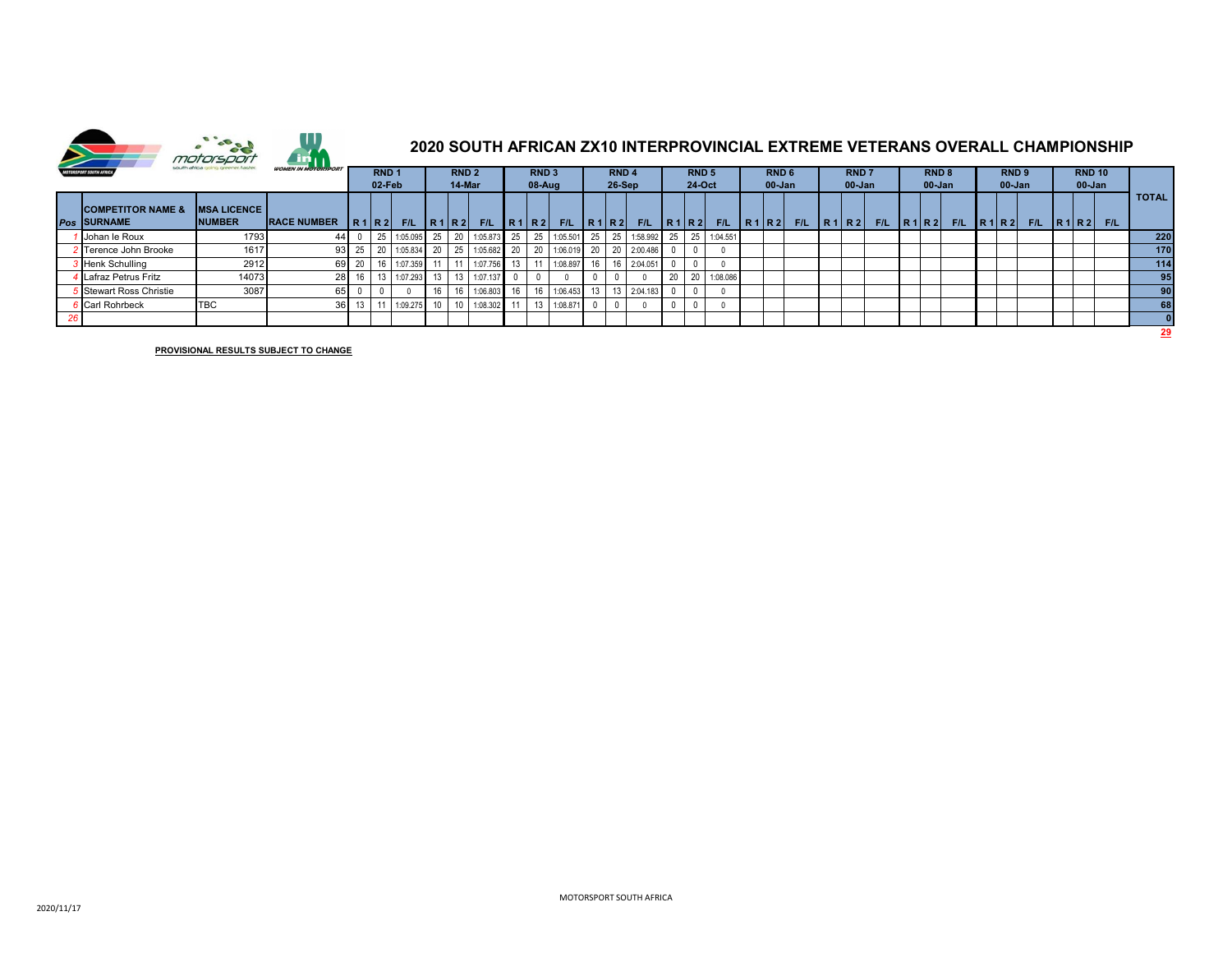

| south africa going greener, faster.<br>MOTORSPORT SOUTH AFRICA | <b>WOMEN IN MOTORSPORT</b>           |                     | RND <sub>1</sub><br>02 Feb |          |          | RND <sub>2</sub><br>14-Mar |  |          | RND <sub>3</sub><br>$08-Auq$ |            |            | RND <sub>4</sub><br>$26-Sep$ |                 |          | RND <sub>5</sub><br>24-Oct |      |                                       | RND <sub>6</sub><br>$00$ -Jan |  |     | <b>RND7</b><br>00-Jan |  |     | RND <sub>8</sub><br>$00 - Jan$ |  |     | RND <sub>9</sub><br>$00$ -Jan |  | <b>RND 10</b><br>00-Jan |  |          |              |
|----------------------------------------------------------------|--------------------------------------|---------------------|----------------------------|----------|----------|----------------------------|--|----------|------------------------------|------------|------------|------------------------------|-----------------|----------|----------------------------|------|---------------------------------------|-------------------------------|--|-----|-----------------------|--|-----|--------------------------------|--|-----|-------------------------------|--|-------------------------|--|----------|--------------|
| <b>COMPETITOR NAME &amp;</b><br>Pos SURNAME                    | <b>MSA LICENCE</b><br><b>INUMBER</b> | <b>IRACE NUMBER</b> |                            | R1 R2    | F/L      | R1R2                       |  | F/L      | IR <sub>1</sub>              | <b>IR2</b> | <b>F/L</b> | <b>IR1</b>                   | IR <sub>2</sub> | F/L      |                            | R1R2 | $F/L$   R <sub>1</sub> R <sub>2</sub> |                               |  | F/L | R1R2                  |  | F/L | R1R2                           |  | F/L | R1 R2                         |  | F/L                     |  | R1 R2 FL | <b>TOTAL</b> |
| Graeme van Breda                                               | 2585                                 |                     | 25 <sub>1</sub>            | 25       | 1:04.039 | 25 <sub>1</sub>            |  | 1:04.884 | 25                           | 25         | 1:04.763   |                              | 25 25           | 1:58.460 |                            |      | 25 25 1:03.925                        |                               |  |     |                       |  |     |                                |  |     |                               |  |                         |  |          | 245          |
| Sanjiv Singh                                                   | 2683                                 |                     |                            | 33 20 20 | 1:05.888 |                            |  | 1:06.132 |                              |            | 1:06.821   |                              |                 | 2:01.145 |                            |      | 20 20 1:04.005                        |                               |  |     |                       |  |     |                                |  |     |                               |  |                         |  |          | 193          |
| <b>3</b> Ian James Harwood                                     | 2240                                 | 24 <sup>1</sup>     |                            |          | 1:07.869 | 13                         |  | 1:08.730 |                              |            | 1:09.865   |                              |                 | 2:05.582 |                            |      | 1:07.204                              |                               |  |     |                       |  |     |                                |  |     |                               |  |                         |  |          | 140          |
| <b>Appanna Ganapathy</b>                                       | 1189                                 | 77                  |                            |          |          |                            |  | 1:05.729 | n <sub>0</sub>               | 20         | 1:05.903   | 20                           |                 | 2:00.696 |                            |      |                                       |                               |  |     |                       |  |     |                                |  |     |                               |  |                         |  |          | 108          |
| Wayne Spicer                                                   | <b>TBC</b>                           | 90                  |                            |          | 1:07.908 |                            |  | 1:08.532 |                              |            |            |                              |                 |          |                            |      |                                       |                               |  |     |                       |  |     |                                |  |     |                               |  |                         |  |          | 24           |
|                                                                |                                      |                     |                            |          |          |                            |  |          |                              |            |            |                              |                 |          |                            |      |                                       |                               |  |     |                       |  |     |                                |  |     |                               |  |                         |  |          |              |
|                                                                |                                      |                     |                            |          |          |                            |  |          |                              |            |            |                              |                 |          |                            |      |                                       |                               |  |     |                       |  |     |                                |  |     |                               |  |                         |  |          | 27           |